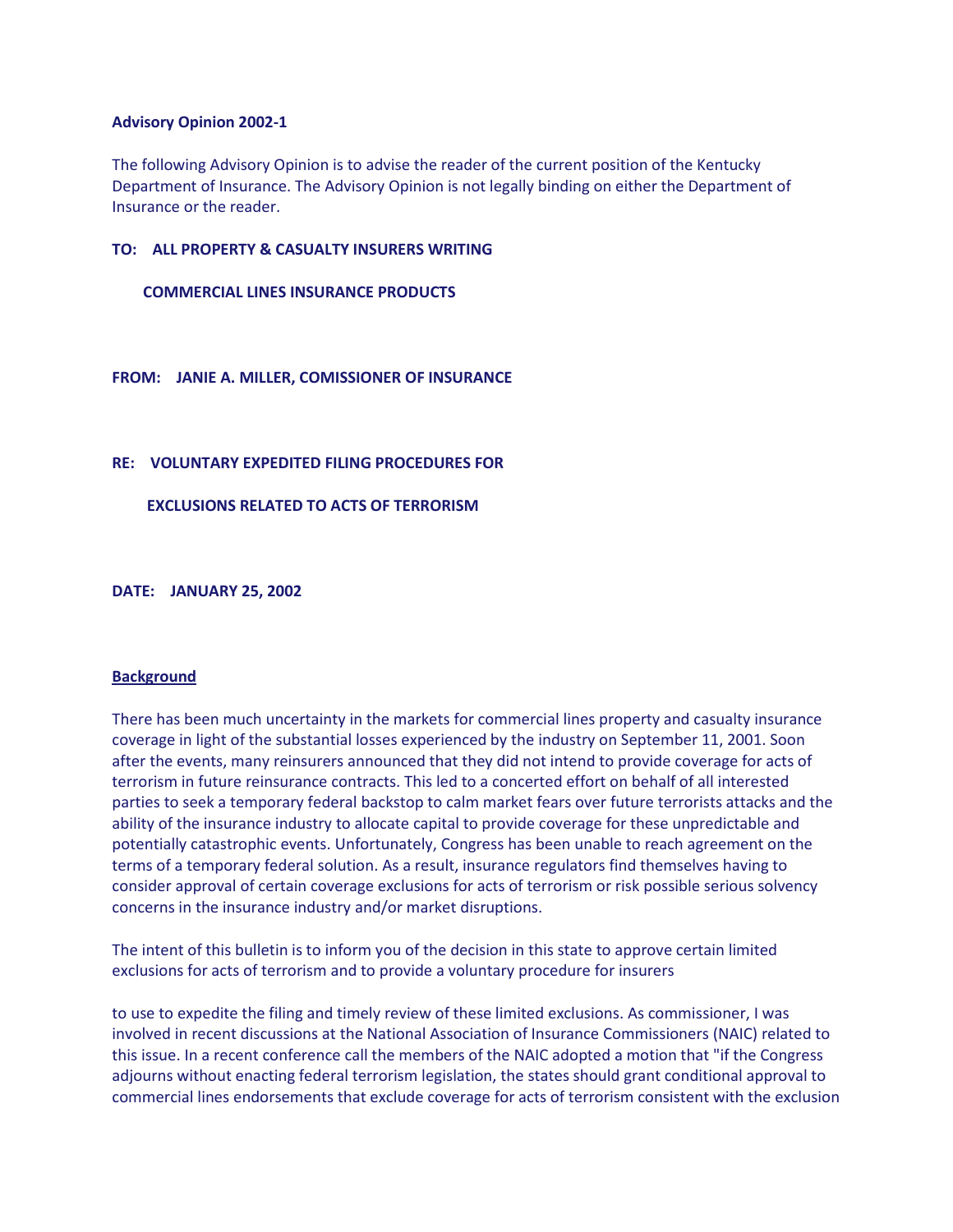framework developed by ISO. To the extent permitted by state law, such approvals would sunset or be withdrawn 15 business days after the President signs into law a federal backstop to address insurance losses attributed to acts of terrorism, or be

subject to other conditions on the approval consistent with state law." By this bulletin, I am informing you of my intent to act in a manner consistent with the recommendation from the NAIC membership. I believe this to be the best course of action as it balances the need of insurers to have some certainty related to solvency concerns with the business consumer's concerns that their interests businesses not be subject to uninsured events.

To date many exclusions have been filed by insurers to be attached to commercial lines insurance products. Those containing overly broad exclusionary language have been disapproved as non-compliant with KRS 304.14-130(1). This statute provides in part that forms shall be disapproved only on one (1) or more of the following grounds:

(a) If it is in any respect in violation of, or does not comply with, this code.

(b) If it contains or incorporates by reference, where the incorporation is

otherwise permissible, any inconsistent, ambiguous, or misleading clauses, or

exceptions and conditions which deceptively affect the risk purported to be

assumed in the general coverage of the contract.

Instead of approving the very broad total exclusions of coverage for acts of terrorism, Kentucky would prefer to grant approval to exclusions that are substantially similar to the series of optional endorsements developed by the Insurance Services Office, Inc. (ISO). These endorsements include the following:

> COMMERCIAL PROPERTY INTERLINE ENDORSEMENT: IL 09 41 01 02 COMMERCIAL GENERAL LIABILITY ENDORSEMENT: CG 21 69 0102 COMMERCIAL GENERAL LIABILITY ENDORSEMENT: CG 31 42 01 02 COMMERCIAL GENERAL LIABILITY ENDORSEMENT: CG 31 43 01 02 COMMERCIAL LIABILITY UMBRELLA ENDORSEMENT: CU 21 29 01 02 BUSINESSOWNERS ENDORSEMENT: BP 05 11 01 02 BUSINESSOWNERS ENDORSEMENT: BP 05 13 01 02 FARM LIABILITY ENDIRSEMENT: FL 10 30 01 02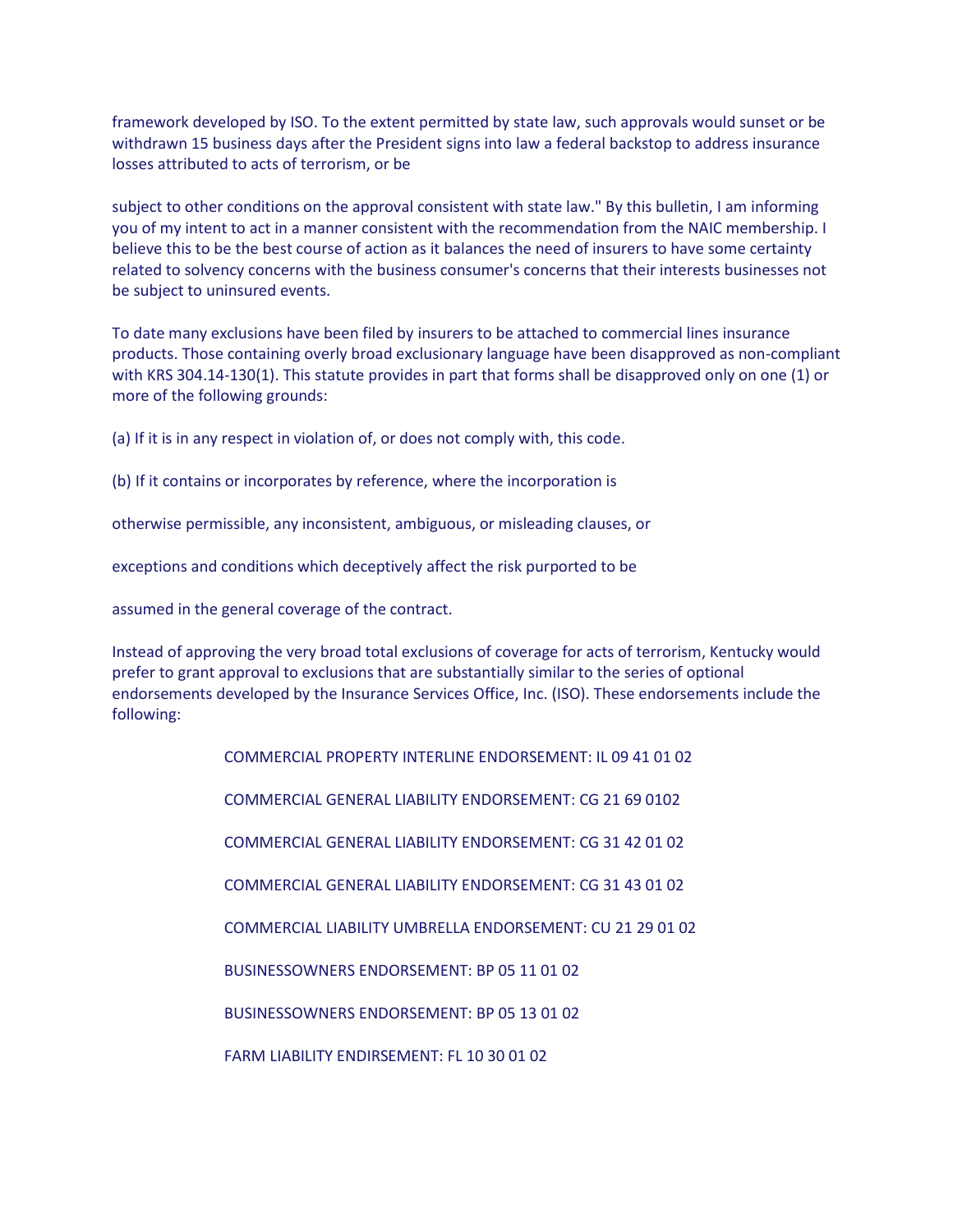The commercial policy exclusions filed by ISO and approved by this state have some significant limitations that provide coverage for acts of terrorism under certain circumstances.

For policies providing property insurance coverage the following limitations apply:

- $\circ$  Exclusion for acts of terrorism only apply if the acts of terrorism result in industry-wide insured losses that exceed \$25,000,000 for related incidents that occur within a 72 hour period;
- o Exclusions for acts of terrorism are not subject to limitations above if:
	- The act involves the use, release or escape of nuclear materials, or that directly or indirectly results in nuclear reaction or radiation or radioactive contamination;
	- The act is carried out by means of the dispersal or application of pathogenic or poisonous biological or chemical materials; or
	- Pathogenic or poisonous biological or chemical materials are released, and it appears that one purpose of the terrorism was to release such materials.

For policies providing liability insurance coverage the following limitations apply:

- $\circ$  Exclusion for acts of terrorism only apply if the acts of terrorism result in industry-wide insured losses that exceed \$25,000,000 for related incidents that occur within a 72 hour period; or
- $\circ$  Fifty or more persons sustain death or serious physical injury. For purposes of this provision serious physical injury means:
	- Physical injury that involves a substantial risk of death;
	- Protracted and obvious physical disfigurement; or
	- **Protracted loss of or impairment of the function of a bodily member or organ.**
- $\circ$  Exclusions for acts of terrorism are not subject to limitations above if;
	- The act involves the use, release or escape of nuclear materials, or that directly or indirectly results in nuclear reaction or radiation or radioactive contamination;
	- The act is carried out by means of the dispersal or application of pathogenic or poisonous biological or chemical materials; or
	- Pathogenic or poisonous biological or chemical materials are released, and it appears that one purpose of the terrorism was to release such materials.

Terrorism means activities against persons, organizations, or property of any nature:

- 1. That involve the following or preparation for the following:
	- a. Use or threat of force or violence; or
	- b. Commission or threat of a dangerous act; or
	- c. Commission or threat of an act that interferes with or disrupts an electronic, communication, information, or mechanical system; and
- 2. When one or both of the following applies:
	- a. The effect is to intimidate or coerce a government or the civilian population or any segment thereof, or to disrupt any segment of the economy; or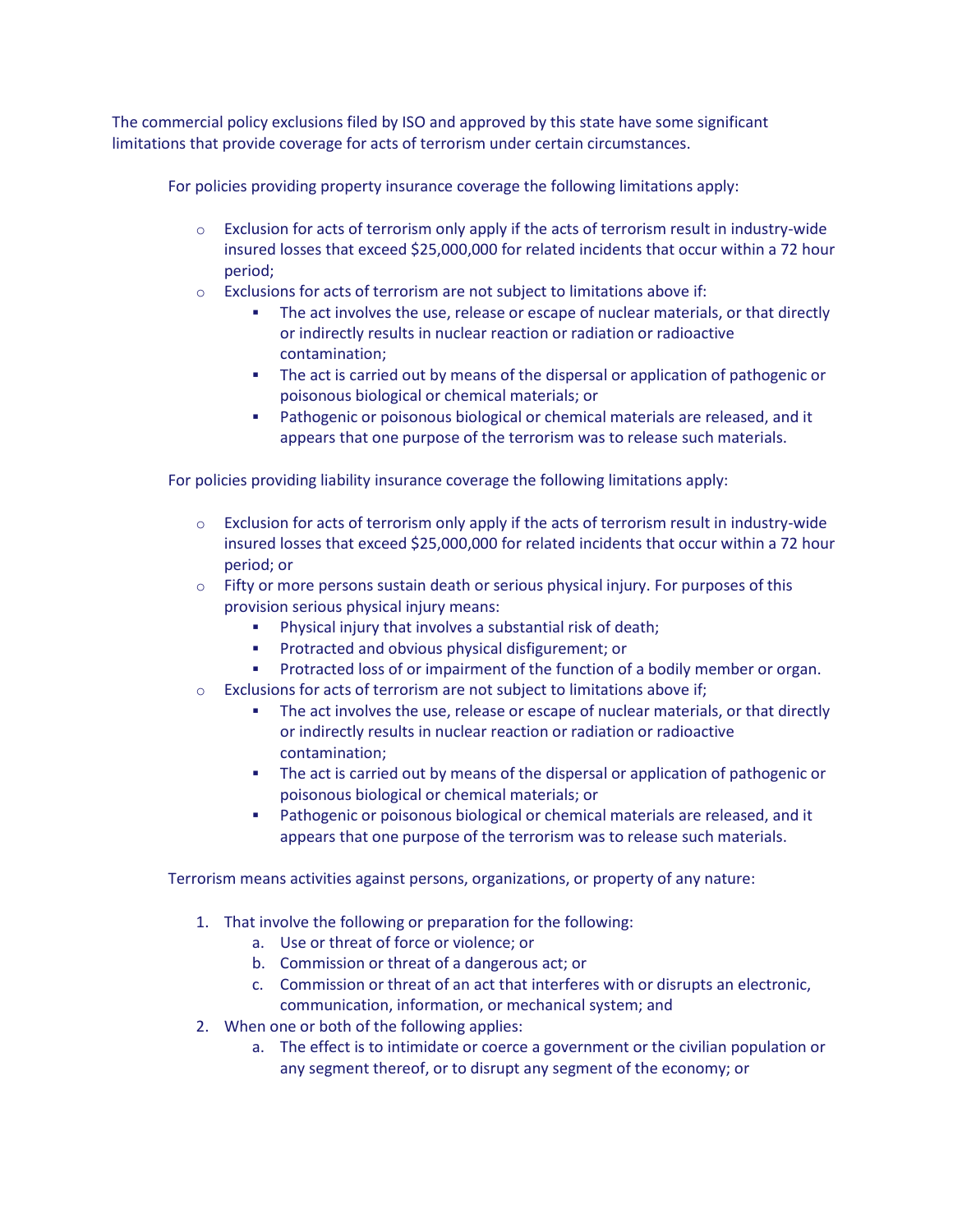b. It appears that the intent is to intimidate or coerce a government, or to further political, ideological, religious, social or economic objectives or to express (or to express opposition to) a philosophy or ideology.

Insurers that are current licensees of ISO for policy forms can use the new language pursuant to their current ISO agreements and approval by this state of its forms. If you are properly affiliated with ISO, and have given them authorization to file on your behalf for the line of business, no further action is needed on your part. Likewise, if you have previously filed a blanket reference for the appropriate line of business with our department adopting all current and future ISO forms and rules as filed, no further action is needed on your part. See 806 KAR 14:006 for additional rules regarding filing authorization, blanket reference, delayed adoption, or non-adoption.

In an unprecedented move in recognition of the seriousness of the situation, ISO has indicated that it will permit the use of its copyrighted language by any insurer, including one that is not a current licensee of ISO for policy forms. Any insurer that does not have a license agreement in effect with ISO for policy forms is required to execute a short, limited license agreement that authorizes the use of the new language. ISO has indicated that there will be no fee for this limited license. You may contact ISO's Customer Service department directly for more information at 1-800-888-4ISO(4476) using option 2. You may also contact ISO at "info@ISO.com." You will be responsible for assuring compliance with Kentucky's filing requirements for each line of business, however, you may find that the expedited approval process outlined in this bulletin to be helpful in receiving prompt approval of your form filing.

# **Explanation and Instructions for Expedited Review**

Kentucky will accept the above definition of acts of terrorism or definitions that are more liberal to policyholders. For an insurer to receive expedited approval of its exclusions for commercial lines insurance coverages, the exclusionary endorsements must comply with the terms and conditions set forth in this bulletin and be submitted in accordance with the instructions specified below. Further, you must certify that you are either using the ISO endorsements or using an endorsement that provides coverage at least as broad as the approved ISO endorsements.

# **Instructions**

An insurer wishing to receive expedited treatment of its filing for approval pursuant to KRS 304.14-120 shall write EXPEDITED FILING-TERRORIST EXCLUSIONS APPLICATION beside the Line of Business on the F-1A Face & Verification Form. In addition, in the attached cover letter, the insurer(s) submitting this filing must certify that it is either using one or more of the ISO endorsements or has developed its own exclusionary language that provides coverage at least as broad as the approved ISO endorsement with respect to coverage granted to policyholders. Further, the insurer(s) must certify that the reason for seeking approval of these endorsements is that it is unable to obtain reinsurance coverage for acts of terrorism.

In other respects filings should follow the procedures set forth in 806 KAR 13:150, 806 KAR 14:006 and in the filing checklists available on our website, http:// **[insurance.ky.gov](http://doi.ppr.ky.gov/)**.

# **Note regarding Personal Lines Terrorism Exclusions**